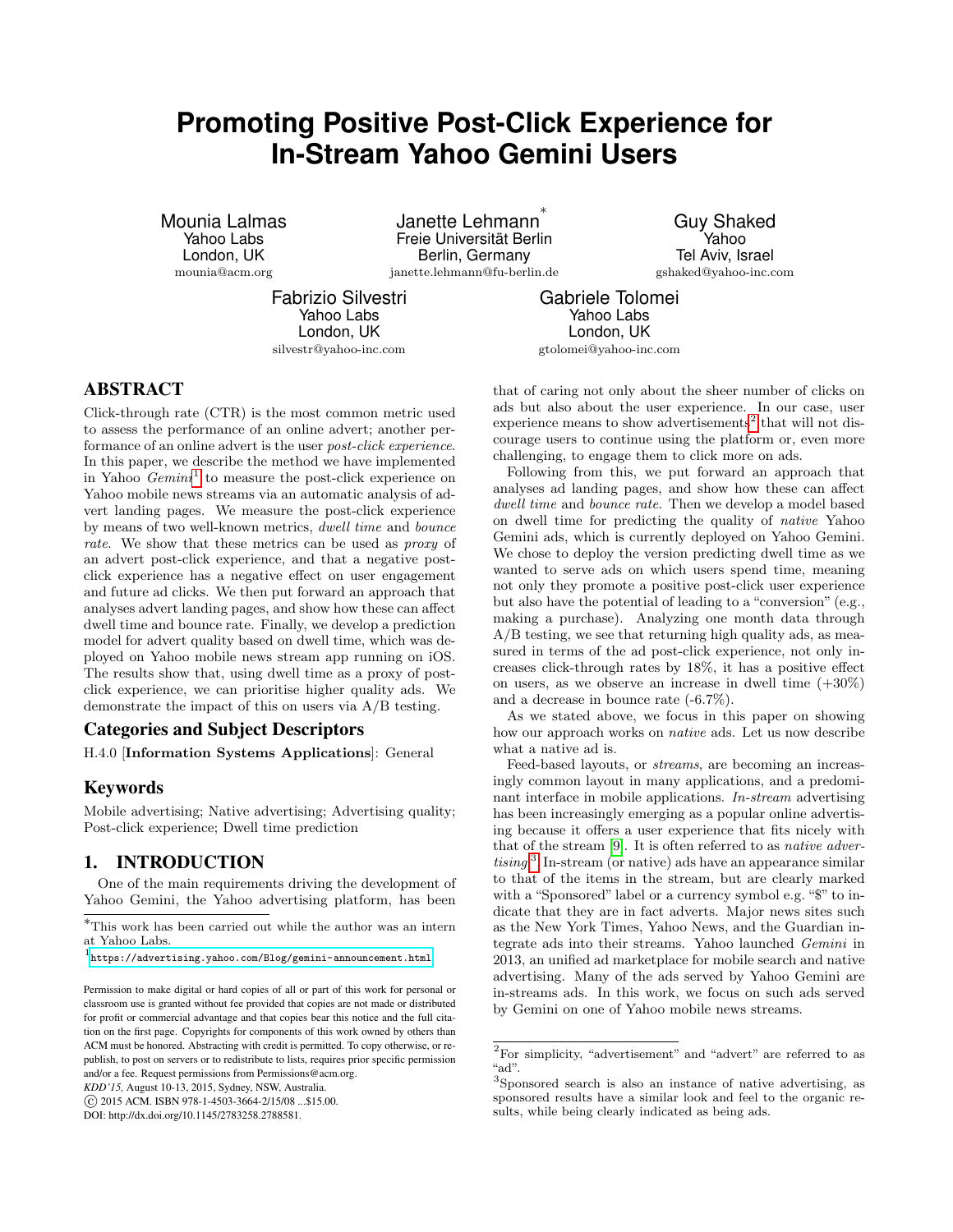We refer to the ad impression shown within the stream as the creative of the ad. A user decides if he or she is interested in the ad content by looking at its creative, depending on how attractive it is to users. After a user clicks on the creative he or she is redirected to the ad landing page, which is either a web page specifically created for that ad, or the advertiser homepage [\[2\]](#page-9-1). It is well known that the way user experiences a landing page, the ad post-click experience, is an important factor that, if properly measured, can help differentiating between a high quality and a low quality ad. Indeed, when the post-click experience is negative users may tend to click less on ads in the future, if not stop accessing the service at all with disruptive consequences in the overall number of visitors and therefore in total revenue.

Looking at the post-click experience is particularly important in the context of Gemini in-stream ads because (1) the creatives have mostly the same look and feel, as opposed to display ads, and what differs mostly is their landing pages, and (2) accounting for the post-click experience has led to increased performance in many areas, including sponsored search. In this paper, we develop and deploy a method to identify high quality ads, by analysing their landing pages and relate these to the ad post-click experience. Our focus is on mobile in-stream advertising as offered by Yahoo Gemini.

We measure the post-click experience through well-known engagement metrics, dwell time and bounce rate. Dwell time is the time between users clicking on an ad creative until returning to the stream; bounce rate is the percentage of "short clicks" (clicks with dwell time less than a given threshold). We demonstrate that they can be used as proxy of ad postclick experience. We also show that a negative post-click experience has a negative effect on user engagement and, in particular, future ad clicks.

## 2. RELATED WORK

Online advertising. Online advertising has been extensively studied in the context of display advertising [\[1,](#page-9-2) [22\]](#page-9-3) and sponsored search [\[3,](#page-9-4) [23\]](#page-9-5) for desktop users. Studies have been mostly focussed on predicting how an ad will perform according to various effectiveness measures [\[1,](#page-9-2) [12,](#page-9-6) [24\]](#page-9-7).

Many efforts have been devoted to improve the matching between the textual content of web queries (in sponsored search) or web pages (in display advertising) and the ad textual content (creative and/or bid phrases and title). Most works aim at categorizing the ad textual content within some taxonomy and then matched it against the query category [\[2,](#page-9-1) [3\]](#page-9-4) or a web page [\[5,](#page-9-8) [14,](#page-9-9) [18\]](#page-9-10) where the ad could be shown. In particular, [\[2,](#page-9-1) [3\]](#page-9-4) studied the effect of landing page categorization on user experience by defining a small taxonomy of landing pages. A year later, [\[6\]](#page-9-11) studied the effect of landing page features in improving ad relevance in textual advertising. They show that augmenting the ad textual features with features from the content of the page increases relevance metrics. Finally, [\[11\]](#page-9-12) focused on automatically categorizing display ad images into a taxonomy of relevant interest categories. They demonstrate the effectiveness of using image and textual features extracted from the ad landing page in predicting the category of the display ad. We also exploit landing page features to predict the quality of ads with respect to the post-click experience.

Users spend an increasing amount of their time online through their mobile devices. This presents unique opportunities for advertisers interested in promoting their products beyond the desktop. Previous studies have investigated the degree in which mobile advertising is accepted by users [\[4\]](#page-9-13) and how users perceive display advertisements on mobile [\[8\]](#page-9-14). Findings suggest that personal relevance of the ad is not as important as matching the ad topics to the content of the page, and that utility, context and trust are crucial for acceptance of mobile advertising. Efforts have been put in building models to predict when to show an ad [\[19,](#page-9-15) [20\]](#page-9-16). Finally, as highlighted in [\[9,](#page-9-0) [21\]](#page-9-17), the dominance of the feed-based structure on mobile makes pop-ups and banners impractical, whereas in-stream ads provide an optimal format as they are seamlessly incorporated to the main feed, thereby promoting relatively similar experience across all ads. This is not the same for the ad landing pages, as advertisers have total freedom in how they design these, which can vary greatly in terms of quality. In this paper, we study how an ad postclick experience, as measured with dwell time and bounce rate, can inform about the quality of its landing page.

Ad quality measures. Several measures have been proposed to evaluate the "performance" of an ad in terms of the user experience. The most common measure is the ad clickthrough rate (CTR), which is the number of times the ad was clicked out of the number of times it has been shown (number of ad impressions) [\[1\]](#page-9-2). The higher the CTR the better the ad is considered to perform; it attracts the users to click on it. However, CTR does not account for how users experience the ad when they land on the ad site, namely their postclick experience, for which other measures are better suited. A positive experience with an ad landing page increases the probability of users "converting" (e.g., purchasing an item, registering to a mailing list, or simply spending time on the site building an affinity with the brand) [\[3,](#page-9-4) [22\]](#page-9-3). Even if no conversion occurs, publishers are keen to serve high quality ads, as doing otherwise may affect user long-term engagement: loosing users would mean less clicks on ads, and lower engagement with the site, which in turn negatively impact revenue. In this paper, we indeed show that when users experienced high quality ads post-click, they were more likely to clicks on an ad in the future.

A positive post-click experience does not necessarily mean a conversion. Therefore, although the former can be measured by the latter (e.g., a high conversion rate), this way of assessing the quality of the post-click experience is restrictive. There may be many reasons why conversion does not happen, independent of the quality of the ad served to users. In addition, conversion rate information is not always available. A good proxy of the post-click experience is the time a user spends on the ad site before returning back to the publisher site: "the longer the time, the more likely the experience was positive". The two most common measures used to quantify time spent on a site are dwell time [\[27\]](#page-9-18) and bounce rate [\[23\]](#page-9-5). These measures have been used as proxies of post-click experience in online advertising and organic search, e.g., to improve the performance of ranking algorithms [\[12\]](#page-9-6), as well as in recommender systems, e.g., to estimate the relevance of an item to a user [\[26\]](#page-9-19). In this work, we show that these are also good proxies of post-click experience in both the mobile and desktop contexts.

Finally, [\[3\]](#page-9-4) showed that conversion rates differ significantly depending on the type of landing page. Also, [\[6\]](#page-9-11) showed that landing pages could be leveraged to better select which ads to return to users in sponsored search. In the context of mobile advertising, whether the landing page of an ad is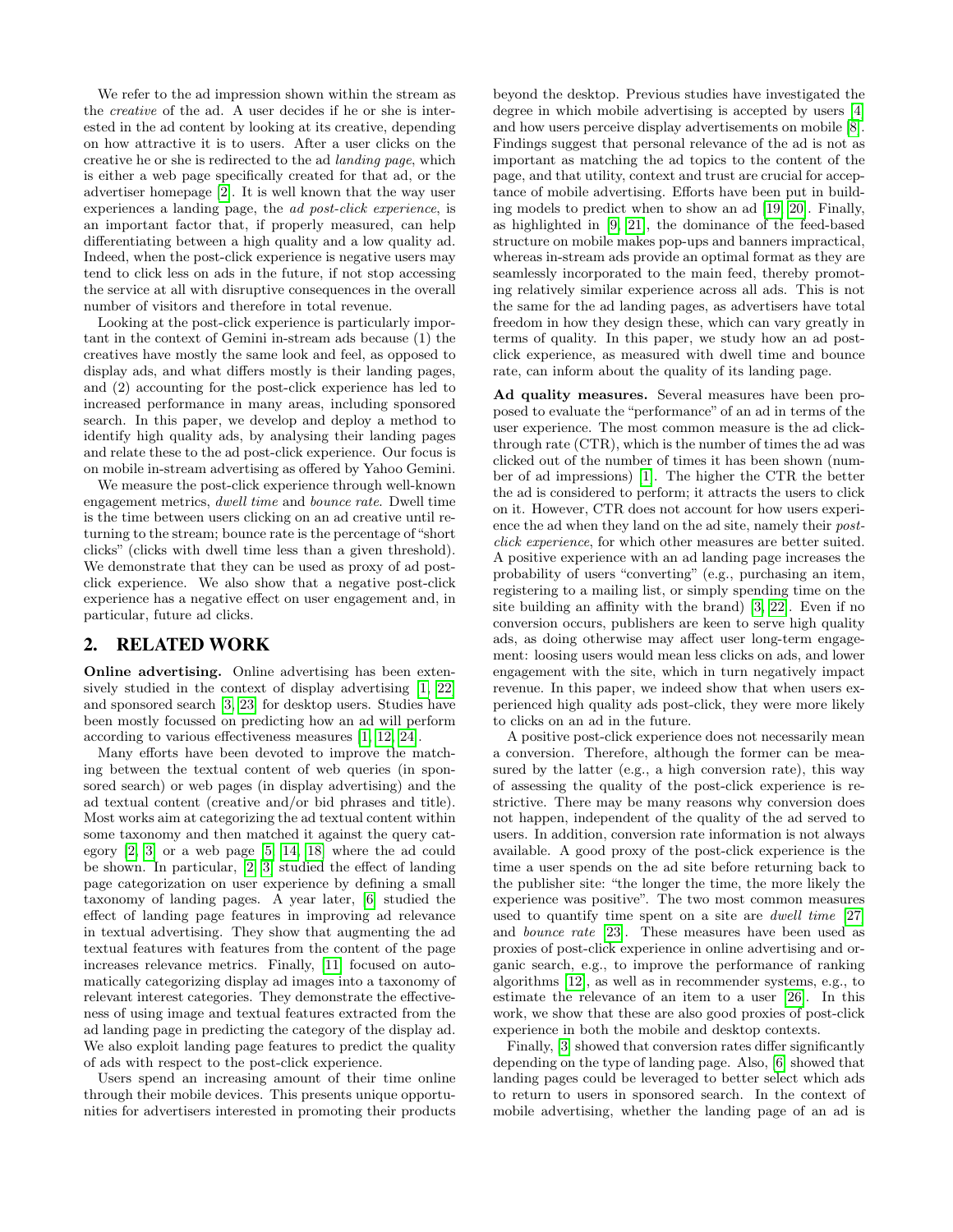mobile-optimised or not was shown to affect post-click experience [\[16\]](#page-9-20). Our research adds to this body of work by analysing other features of landing pages for mobile advertising, and how these help predict user post-click experience.

# <span id="page-2-4"></span>3. MEASURING POST-CLICK EXPERIENCE

We show that dwell time and bounce rate are good proxy measures of ad post-click experience.

Datasets and metric definitions. We randomly sampled 4,000 ads from a large set of ads served on Yahoo homepage stream in March 2014 both on desktop and mobile. Although our focus is on mobile devices, we look at both mobile and desktop to demonstrate that dwell time and bounce rate are good measures to act as proxy of ad post-click experience. We defined dwell time and bounce rate as follows:

- The average *dwell time* is the average time between users clicking on the ad and returning to the stream.
- The *bounce rate* is the percentage of ad clicks whose dwell time, unless otherwise specified, is lower than or equal to a fixed threshold.

The threshold used to determine the bounce rate on mobile was set to 5 seconds; this was empirically selected based on the dwell time distribution, which showed a "plateau" just around that value. The threshold on desktop instead was set to 12 seconds; this was chosen so to align with the threshold on mobile, by picking the value which corresponds to the same cumulative frequency of "bouncy" clicks on both dwell time distributions. Both these thresholds fall into the range between 5 and 60 seconds proposed in [\[15\]](#page-9-21).[4](#page-2-0)

In addition, we removed all clicks with a dwell time higher than 10 minutes, as these clicks may correspond to cases when users left the mobile or desktop device and came back later. By doing so we removed 1.74% of the total ad clicks. Finally, we only considered ads with at least 10 clicks.

Dwell Time as a Proxy of Ad Post-Click Experience. The fact that a user takes time to return to the news stream after clicking on an ad seems a good indicator that the experience is positive: the user browsed the site, maybe converted (e.g., purchased a product, registered to the site, shared the page, etc.), and finally went back to the stream. We study the extent to which higher dwell time indeed reflects a positive experience.

We used a random sample of 200K ad clicks on the mobile stream for which we have records of a click on the ad site. For desktop, we matched the page views associated with the ad clicks to those contained in the Yahoo toolbar's browsing  $data<sup>5</sup>$  $data<sup>5</sup>$  $data<sup>5</sup>$  which results in page views from 30K ad clicks.

For both datasets, the Spearman's rank correlation coefficient between the number of clicks on the ad site and the ad dwell time is, respectively, 0.65 for mobile and 0.54 for desktop; the higher the dwell time, the higher the number of clicks on the ad site. Assuming that clicking on the ad site suggests a positive "ad experience", high dwell time is indicative of a positive post-click experience. The probability of a second click as the percentage of users who clicked



<span id="page-2-2"></span>Figure 1: Post-click experience. The probability of a second click given dwell time. The x-axis values (log-scale) are removed for confidential reasons.

on a link on the ad landing page, for given dwell time values, is plotted in Figure [1.](#page-2-2) This probability increases with the time spent until the users return to the news stream for both mobile and desktop, further indicating that dwell time is a good proxy of post-click experience. It is also worth noticing that to get the same probability of a second click on mobile and on desktop, the dwell time has to be far larger in the latter than in the former. This suggests that dwell time is generally greater on desktop than on mobile.

Dwell time is not the time spent on the ad site, but the time between the click on the ad until the user returns to the stream. It can happen that users visit other sites during their session before returning. With the Yahoo toolbar dataset, we are able to look into this. We saw that the higher the dwell time, the higher the probability that users visited other websites. However, for all ad clicks with a dwell time up to 3 minutes, this happens for only 7.4% of the clicks. For dwell time higher than 3 minutes, this percentage increases to 23.3%. Therefore, in general dwell time is a good proxy of users spending time on the ad site, with longer dwell time reflecting a positive experience with the ad site. Next, we relate this to the long-term effect on user engagement.

Long-term User Engagement. We now focus on mobile. We investigate the effect of the ad post-click experience, as measured by dwell time and bounce rate, on long-term user engagement. In other words, we examine how users are affected when they experience ads on which they spend little time (reflecting a negative ad experience) compared to the opposite (reflecting a positive ad experience)

We divided our dataset into three time-periods, covering a four-week period of user interaction with the mobile stream:[6](#page-2-3)

- user pre-engagement in a given two-week period;
- user *post-engagement* in the following two-week period;
- user *ad-click-activity* in the last three days of the preengagement period and the first three days of the postengagement period.

Our objective is to compare the pre- and post-engagement periods depending on the ad-click-activity between the two.

We used the *ad-click-activity* dataset to distinguish between a positive ad post-click experience and a negative one. For each ad a, we calculate its mean dwell time  $dt_m(a)$  and its standard deviation  $dt_{sd}(a)$ . Any click c on ad a with  $dt_c(a) \leq dt_m(a) - 0.25 \cdot dt_{sd}(a)$  is referred to as a short click, and any click c on ad a with  $dt_c(a) \geq dt_m(a) + 0.25 \cdot dt_{sd}(a)$ is referred to as a *long click*. Here,  $dt_c(a)$  is the dwell time on ad a for click c. These definitions account for the fact

<span id="page-2-0"></span> $^4\mathrm{We}$  also experimented with other thresholds in this range. Similar results were obtained.

<span id="page-2-1"></span> $^5\mathrm{A}$  sample of users gave their consent to provide browsing data via the Yahoo toolbar, which is a browser extension providing additional functionalities and direct access to selected websites.

<span id="page-2-3"></span> ${}^{6}{\rm The}$  study was carried out with other datasets and led to the same conclusions.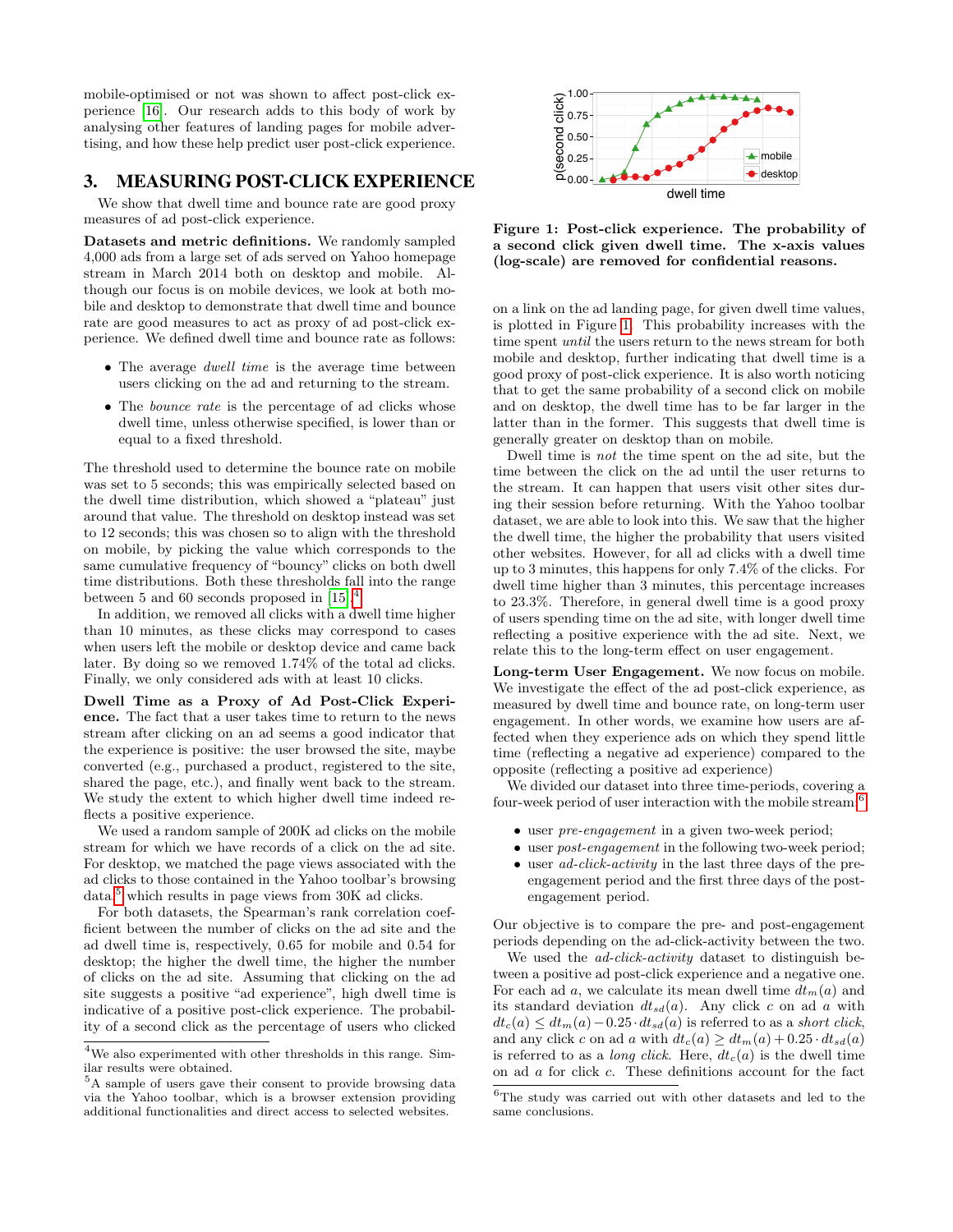

<span id="page-3-1"></span>Figure 2: Changes in engagement depending on whether the users experienced short or long clicks.

<span id="page-3-2"></span>Table 1: Changes in engagement for short and long ad clickers. We report the average and median (avg|median) of the ad clicks and clicks per day difference, and the p-values.

|                    | Short ad cl. | Long ad cl.  | <i>p</i> -value |
|--------------------|--------------|--------------|-----------------|
| AdClicks diff.     | 90.3% 25.0%  | 122.6% 50.0% | 0.002           |
| ClicksPerDay diff. | 2.4% 0.0%    | 5.5% 0.9%    | 0.000           |

that ads differ in terms of their average dwell time. For example, we saw that ads related to beauty products have on average a higher dwell time than those related to finance, simply because the ad experience is different (reading about a product versus registering an interest).

For all users that clicked on at least 3 ads, users with only short clicks were said to have had a negative experience (shortAdClicker), whereas those with only long clicks were said to have a positive experience (longAdClicker). Having a minimum of 3 clicks allow us to select users that have experienced enough ads to be affected by them. These resulted in two sets of similar size, around 800 users each.

We use two metrics to measure pre- and post-engagement:<sup>[7](#page-3-0)</sup>

- *adClicks* is the number of ad clicks of a user over the period considered. This metric shows the effect of the ad post-click experience on that user future ad clicks.
- $clicksPerDay$  is the average number of pages a user is viewing within each day over the period considered. This metric shows the effect of the ad post-click experience on the user future interaction with the stream.

We define the change in the engagement between the preand post-engagement time periods as follows:

$$
eng_d = (eng_{post} - eng_{pre})/eng_{pre}
$$

where eng is either  $adClicks$  or  $clicksPerDay$ . A value above (below) 0 indicates that post-engagement increased (decreased) compared to pre-engagement, and the extent of the increase (decrease). Figure [2](#page-3-1) shows the distribution of the two metrics for the two user groups (shortAdClicker and longAdClicker). We also report the average and the mean of the two metrics in Table [1.](#page-3-2) We use a two-sample Kolmogorov-Smirnov test to check whether the distributions are different. The p-values are reported in Table [1.](#page-3-2)

For both user groups, the ad click activity is increasing. This is likely to reflect that users in both groups are becoming more engaged with the stream and as a result are more likely to click on ads. However, the median  $adClicks_d$  for

<span id="page-3-5"></span>

<span id="page-3-6"></span><span id="page-3-4"></span>Figure 3: Distributions of the differences in postclick experience between mobile and desktop.

the short ad clicker group is 25.0%; this value is 50.0% for the long ad clicker group. That is, the increase in ad clicks (both in terms of median and average, and distribution) for the long ad clicker group is higher, indicating that a positive ad post-click experience is leading to more ad clicks. The difference is statistically significant (*p*-value  $< 0.01$ ).

The metric  $clicksPerDay_d$  has a median close to 0.0% for both user groups. This suggests a similar trend in engagement with the stream, some users becoming more engaged, while others becoming less engaged. Looking at our dataset in more depth, we could identify users getting more engaged with the stream as time passed, and users that were very engaged with the stream. As such their future engagement could not increase further (reaching a certain plateau). However, when looking at the average values and the distributions of  $clicksPerDay_d$ , we see a larger increase for the long click group, compared to the short click group (5.6% and 2.4%, respectively), suggesting a larger increase in engagement with the stream for users in the positive post-click experience group. The difference, although small compared to  $adClicks_d$ , is significant (*p*-value  $< 0.01$ ).

To conclude, using dwell time to measure the ad postclick experience, we showed that a positive experience had a strong effect on users clicking on ads again, and a small effect on user engagement with the stream. The effect is statistically significant for both. Thus, not only can dwell time be used to measure an ad post-click experience, ensuring that high quality ads are served to users is important for long-term engagement. We investigate further the two postclick measures, in particular what they can tell about the mobile post-click experience compared to the desktop one.

Mobile vs. Desktop. We examine the difference in the ad post-click experience, measured by dwell time and bounce rate, between mobile and desktop. First, we compare whether dwell time and bounce rate of an ad differs between the two.

Users experience ads differently depending on the device they are using. In fact, using Spearman's rank correlation coefficient  $\rho$ , for dwell time we obtain  $\rho = 0.50$ ; this value is even smaller for bounce rate with  $\rho = 0.23$ .<sup>[8](#page-3-3)</sup>

Next, we calculate for each ad the difference in percentage of their dwell time and bounce rate, when shown on desktop compared to mobile (val refers to dwell time or bounce rate):

$$
d_{val} = (val_{mobile} - val_{desttop})/val_{desttop}
$$

The distributions of the percentage differences are plotted in Figure [3,](#page-3-4) (a) for dwell time and (b) for bounce rate. For 92.9% of the ads the dwell time is higher on desktop than

<span id="page-3-0"></span><sup>7</sup> Similar results were observed with other metrics.

<span id="page-3-3"></span><sup>8</sup> Similar correlations were observed when restricting to ads with at least 50 clicks. The correlations are 0.63 and 0.29, respectively.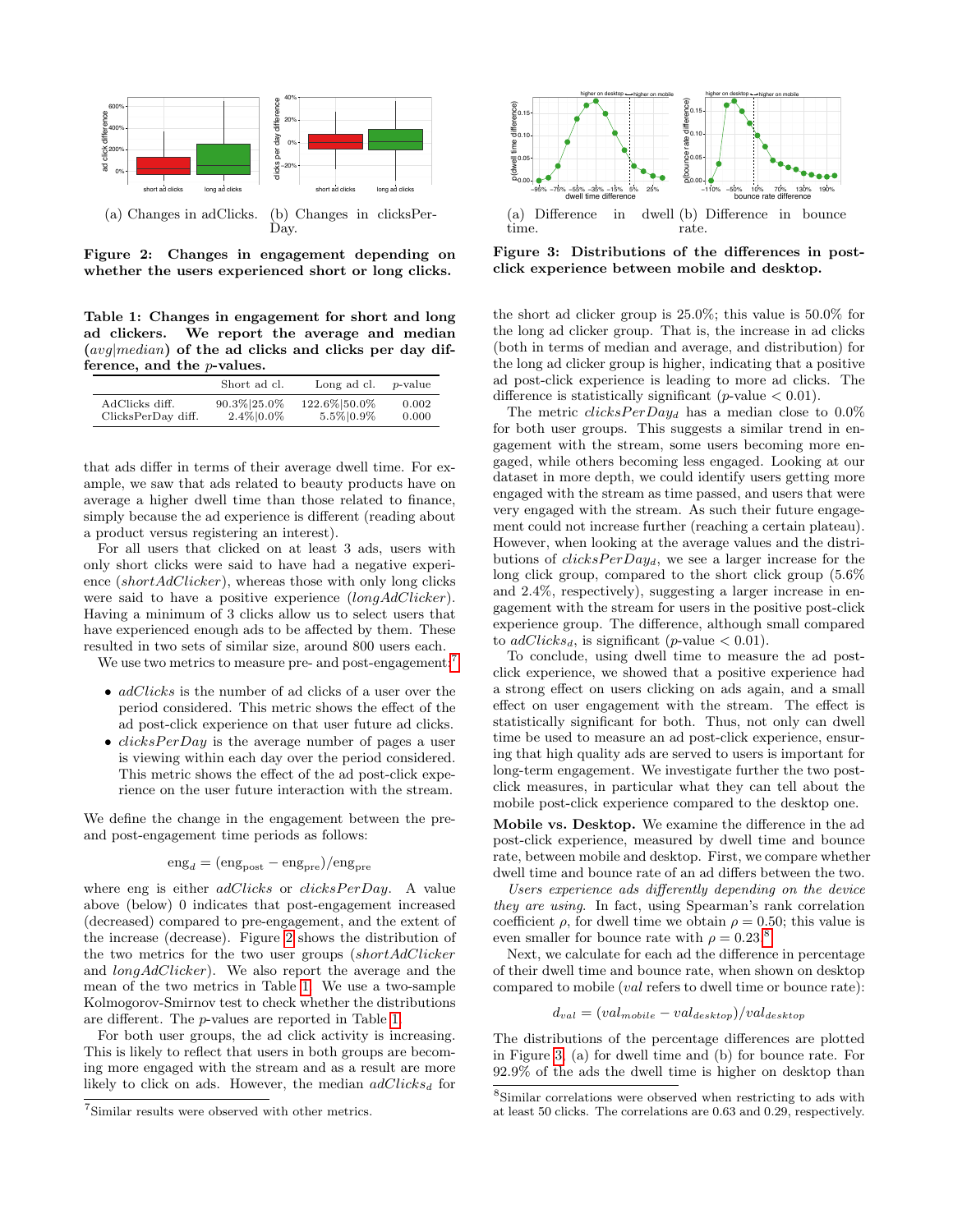<span id="page-4-1"></span>

<span id="page-4-2"></span><span id="page-4-0"></span>Figure 4: Differences in ad post-click experience between mobile and desktop depending on whether the landing page is mobile-optimised or not.

on mobile (Figure [3\(a\)\)](#page-3-5). This is not surprising, as browsing time on mobile has been shown to be shorter generally outside advertising [\[25\]](#page-9-22). The highest decrease in dwell time from desktop to mobile is by 35.0%. From Figure [3\(b\),](#page-3-6) we observe that 64.1% of the ads have a higher bounce rate on mobile than on desktop, which is a lower percentage than for dwell time. The highest decrease of bounce rate from desktop to mobile is by 50.0%, which is slightly higher when compared to dwell time. The distribution is skewed to the left however, indicating that many ads have a large increase in bounce rate when shown on mobile. For instance, 18.9% of the ads have a bounce rate increase higher than 50.0%.

Whereas the dwell time differences between desktop and mobile may reflect the browsing behaviour on these two devices (shorter sessions on mobile), the bounce rate differences clearly suggest that the ad post-click experience between mobile and desktop differs. The device has an impact on how users experience the ad.

#### Mobile-Optimised Ad Landing Pages.

We showed that the ad experience on mobile is different to that on desktop. This can partly be explained by the different ways users interact with their desktop and their mobile. However, a preliminary analysis done on the landing pages of the ads in our dataset showed that, when served on a mobile device, some of the landing pages were not mobile-optimised, which is likely to have a negative effect on users [\[16\]](#page-9-20). In optimised version, landing pages have typically larger buttons, no long text paragraphs, and a single large image of the product advertised in the middle of the page. To see the effect of this on the ad post-click experience, and the extent to which this reflects the quality of the ad, we designed a mechanism to automatically detect when a landing page is mobile-optimised or not.

We first downloaded the landing pages, rendered them and extracted seven features. We used features such as the size in bytes of the HTML landing page, and whether the page contains an apple touch icon. Next, we manually labelled a sample of 259 ads as mobile-optimised (Opt) or nonoptimised (Npt). Our training set consisted of 108 Opt and 151 Npt ads. We fed the feature representation of the landing pages in our annotated dataset to a Gradient Boosted Decision Tree classifier, and we estimated its quality using leaveone-out cross validation (LOOCV). The classifier reached a  $F_1$  score of 0.995, demonstrating its high accuracy.

We then tested if dwell time and bounce rate of a landing page correlates with it being Opt. Using a sample dataset of 500 ads, with approximately 65.0% of them being mobileoptimised and 35.0% non-mobile-optimised, we conducted a similar experiment to the previous section, but with Opt ads and Npt as our classes. The results are shown in Figure [4.](#page-4-0) We employ a Two-sample Kolmogorov-Smirnov test to look at whether the differences are significant.

The distribution of the dwell time difference is very similar for both groups,  $Opt$  and  $Npt$  (Figure [4\(a\)\)](#page-4-1). The average dwell time decreases by  $31.8\%$  (*median* =  $31.8\%$ ) for Opt landing pages, and by  $28.9\%$  (*median* =  $33.6\%$ ) for Npt landing pages. The difference is not significant  $(p$ -value  $= 0.20$ ). Whether a landing page is optimised does not influence how long users spend on the mobile ad site.

When considering bounce rate, however, we observe differences (Figure [4\(b\)\)](#page-4-2). The average bounce rate decreases by 6.9% (median decreases by 30.4%) for Opt landing pages but increases by 13.4% (median decreases by 11.5%) for Npt landing pages. These differences are statically significant (p-value  $= 0.003$ ). Therefore, mobile-optimised landing pages have a positive influence on users, as they are less likely to lead to bounce, compared to when shown on the desktop. Studies looking at ad post-click experience in the mobile context should account for this property of the landing page, which by itself is not surprising. However, since we observe no difference in dwell time other features of the landing pages influence user post-click experience. This is the motivation for the landing page analysis discussed next.

#### 4. PREDICTING HIGH QUALITY ADS

When a landing page has a high dwell time it is likely to be interesting, and potentially more likely to lead to a conversion. On the other hand, if a landing page has a high bounce rate it means that most of the users are annoyed by it. The previous section demonstrated dwell time to be a good proxy of user post-click experience and bounce rate provided additional insights on user post-click experience. In this section, we use these metrics to identify high quality ads on the basis of their landing pages, as experienced by mobile users on Yahoo mobile news stream.

#### 4.1 High Quality Ads Ranking

Given a request for an ad to be served on Yahoo mobile news stream, we describe how ads are ranked to fulfill that request. Let  $P_{\text{click}}^i \in [0, 1]$  be the predicted probability of an ad i being clicked, and let bid<sup>i</sup>  $\in \mathbb{R}$  be the amount of money the advertiser is willing to pay for its ad to be shown. Ranking the ads is done by computing the expected cost per click  $e$ ceCPC<sup>*i*</sup> =  $P_{\text{click}}^i \cdot \text{bid}^i$  for each ad, and later sorting them in descending order of this value. Our aim is to predict  $P_{SAT}^i$ , that is the conditional probability of a user being satisfied given that he or she clicked on an ad  $i$ . The goal is thus to estimate the overall joint probability of clicking on an ad and being satisfied by its landing page. More formally, we want to compute  $P_{\rm HQ}^i = P_{\rm click}^i \cdot P_{SAT}^i$ . Finally, the ranking of ads will be computed as  $eCPC_{HQ}^i = P_{HQ}^i \cdot bid^i$ . The ad with the highest  $eCPC_{HQ}^i$  will then be served.

We thus want to predict a class label  $Y_i \in \{-1,1\}$  for a given landing page  $X_i$  represented by a feature vector  $\phi(X_i)$ . The class label  $Y_i$  is 1 if  $X_i$  is a high quality page,  $-1$  otherwise. Concretely, we aim at estimating the following probability density function:

$$
P(Y_i = -1 | \phi(X_i)) = 1 - P(Y_i = 1 | \phi(X_i))
$$

which, in practice, corresponds to the joint probability  $P_{\text{HQ}}^i$ .

<span id="page-4-3"></span><sup>&</sup>lt;sup>9</sup>Note that  $P_{SAT}^i$  is conditioned on  $P_{\text{click}}^i$ .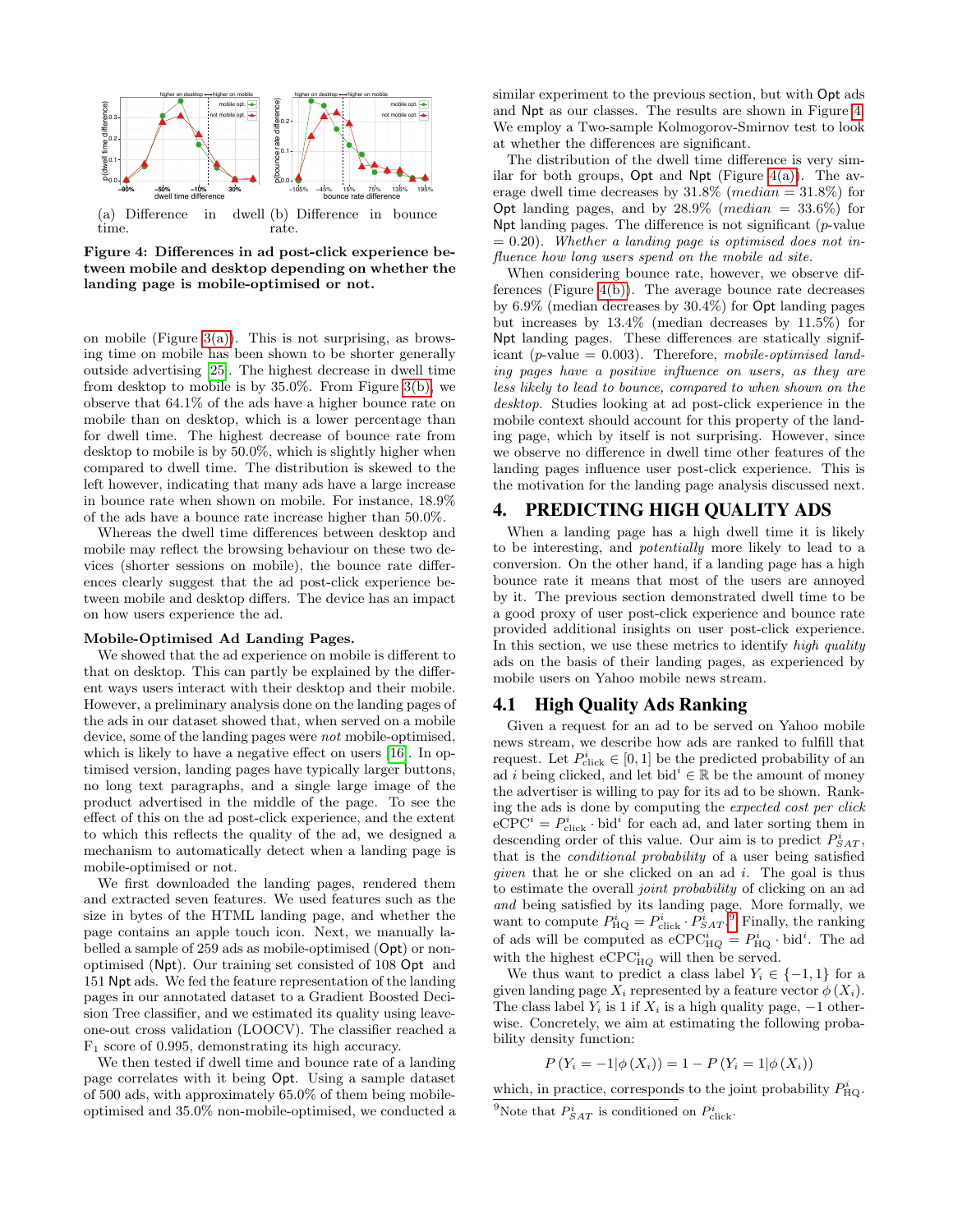## 4.2 Two Definitions of High Quality Ads

In this work, we focus on the quality of an ad as experienced by users on the ad landing page. Within this context, there are many definitions of a high quality ad we could use. We consider two definitions, one based on dwell time and the other on bounce rate, which we have shown to be good proxies of the ad post-click experience.

Formally, with a web page  $X_i$  accessed by a set of  $n_{X_i}$ users we associate two real numbers  $\delta_{X_i} > 0$  its mean dwell time computed over the set of  $n_{X_i}$  users, and  $\beta_{X_i} \in [0,1]$  its bounce rate computed as the fraction of the  $n_{X_i}$  leaving  $X_i$ before a given time threshold.

- 1. High Dwell Time.  $Y_i = 1$  when  $\delta_{X_i} > t_{\delta}$  where  $t_{\delta}$  is a threshold defined on dwell time. Under this assumption  $P_{\text{HDT}}^i = P(Y_i = 1 | \phi(X_i)) = P(\delta_{X_i} > t_{\delta}).$
- 2. Low Bounce Rate.  $Y_i = 1$  when  $\beta_{X_i} < \tau_\beta$  where  $0 <$  $\tau_{\beta}$  < 1 is a bounce rate threshold value. Under this assumption  $P_{\text{LBR}}^i = P(Y_i = 1 | \phi(X_i)) = P(\beta_{X_i} < \tau_{\beta}).$

We experiment with these two definitions, to identify whether they can be predicted based on the ad landing page features. Next we define these features.

# 4.3 Ad Landing Page Features

Inspired by previous work [\[2,](#page-9-1) [3,](#page-9-4) [6,](#page-9-11) [11\]](#page-9-12) exploiting features extracted from the landing pages to categorise ads, our understanding of the problem at hand and our own expertise and common sense, we define three sets of features.

CONT (C) Features. This group captures the content including the functionality of the landing page:

- $\bullet$  media: boolean value stating if the site is responsive.<sup>[10](#page-5-0)</sup>
- *clickToCall:* number of clickables linking to a phone call.
- *imageHeight*: height of the landing page.
- image Width: width of the landing page.
- numClickable: number of clickables.
- numDropdown: number of dropdown lists.
- numImages: number of images.
- numInputCheckbox: number of checkboxes.
- numInputRadio: number of radio buttons.
- numInputString: number of input strings (usually to elicit users details).
- tokenCount: number of tokens (words).
- viewPort: a boolean feature represents if the site can be tuned to different screen sizes.
- windowSize: total width of all div tags on the page, which allows detecting carousels.
- nounsSumOfScores: number of nouns.
- numConceptAnnotation: number of all Wikipedia entities (a concept with a Wikipedia entry).
- summarizabilityScore: predicts if the page is a good candidate for extracting a summary, where higher value means the landing page is more "newsy".
- isMobileOptimised: the result of the classifier as discussed in Section [3.](#page-3-4)

SIM (S) Features. This group of features captures the similarity of the landing page with the creative text displayed within the stream. Usually, a user sees the creative and decides to click on the basis of the text written there. If the semantics of the creative text is very different from the semantics of the landing page then the user who clicked may be annoyed and leave immediately the page.

<span id="page-5-0"></span> $^{10}$ [http://en.wikipedia.org/wiki/Responsive\\_web\\_design](http://en.wikipedia.org/wiki/Responsive_web_design)

- similarityNoun: cosine similarity between creative text and landing page based on nouns.
- similarityWikiIds: cosine similarity between creative text and landing page based on Wikipedia entities.

HIST (H) Features. These features captures historical information about the ad past performance.

- impressions: number of times the ad was shown.
- clicks: number of times the ad was clicked.
- bouncerate: bounce rate of the ad.
- avgdwelltime: average dwell time of the ad.
- avgdwelltimenonshort: average dwell time when short clicks were removed.
- ctr: click-through rate of the ad.
- cpx: cost per click of the ad.

#### 4.4 Prediction Quality

Using the features listed above we train several models to predict  $P_{\text{HQ}}^i$  using three well-known learning methods: Logistic Regression (LogReg) [\[28\]](#page-9-23), Support Vector Machines (SVM) [\[7\]](#page-9-24), and Gradient Boosted Decision Trees (GBDT) [\[10\]](#page-9-25). We use the implementations of these methods available in the Python scikit-learn package.<sup>[11](#page-5-1)</sup> The probability values are extracted using the implementation available with this framework. We adopt standard parameters for each method. For the LogReg classifier we set  $C$ , the inverse of regularization strength, to 100, and L1 as penalty norm, and 0.01 as the tolerance value for stopping the optimization. For the SVM classifier we adopt a RBF kernel with a penalty parameter  $C$  of the error term equal to 1.0, 0.0 as the gamma kernel coefficient, and  $10^{-3}$  as the tolerance used in the stopping criterium. Finally, for the GBDT classifier we generate a forest of 100 trees with a max depth of each tree of 4, and a learning rate of 0.01.

#### 4.5 Offline Model Evaluation

To assess the validity of our prediction models, we run a traditional offline evaluation based on historical data.

Experimental Setup. For each definition of high quality ads, we report the performance of predictors using three standard metrics, Area Under the ROC Curve (AUC),  $F_1$ , and the Matthews Correlation Coefficient (MCC) [\[17\]](#page-9-26). The latter is a correlation measure between predictions and labels taking into account the popularity of each class.

The dataset used to run the experiments is a uniformly generated sample of our ad set. As a training set we extract a sample of 1,500 ads shown in March 2014 to users of the system. The test set contains a sample of 550 ads shown in April 2014. In all the tests we conduct we experiment with several thresholds for dwell time  $(t<sub>\delta</sub>)$  and bounce rate  $(\tau_{\beta})$ . Finally, we test several combinations of features: content-based or C features; similarity-based or S features; and history-based or H features.

Tables [2](#page-6-0) and [3](#page-6-1) report the results for predicting the probability of high dwell time and low bounce rate. Only for high dwell time, we report the results for the three classification methods (LogReg, SVM, and GBDT). For bounce rate, we report the results using LogReg.

First, the various classification methods perform similarly (with a slight advantage of SVM over the others for high dwell time). Similarity-based features perform bad as they

<span id="page-5-1"></span> $^{11}$ <http://scikit-learn.org>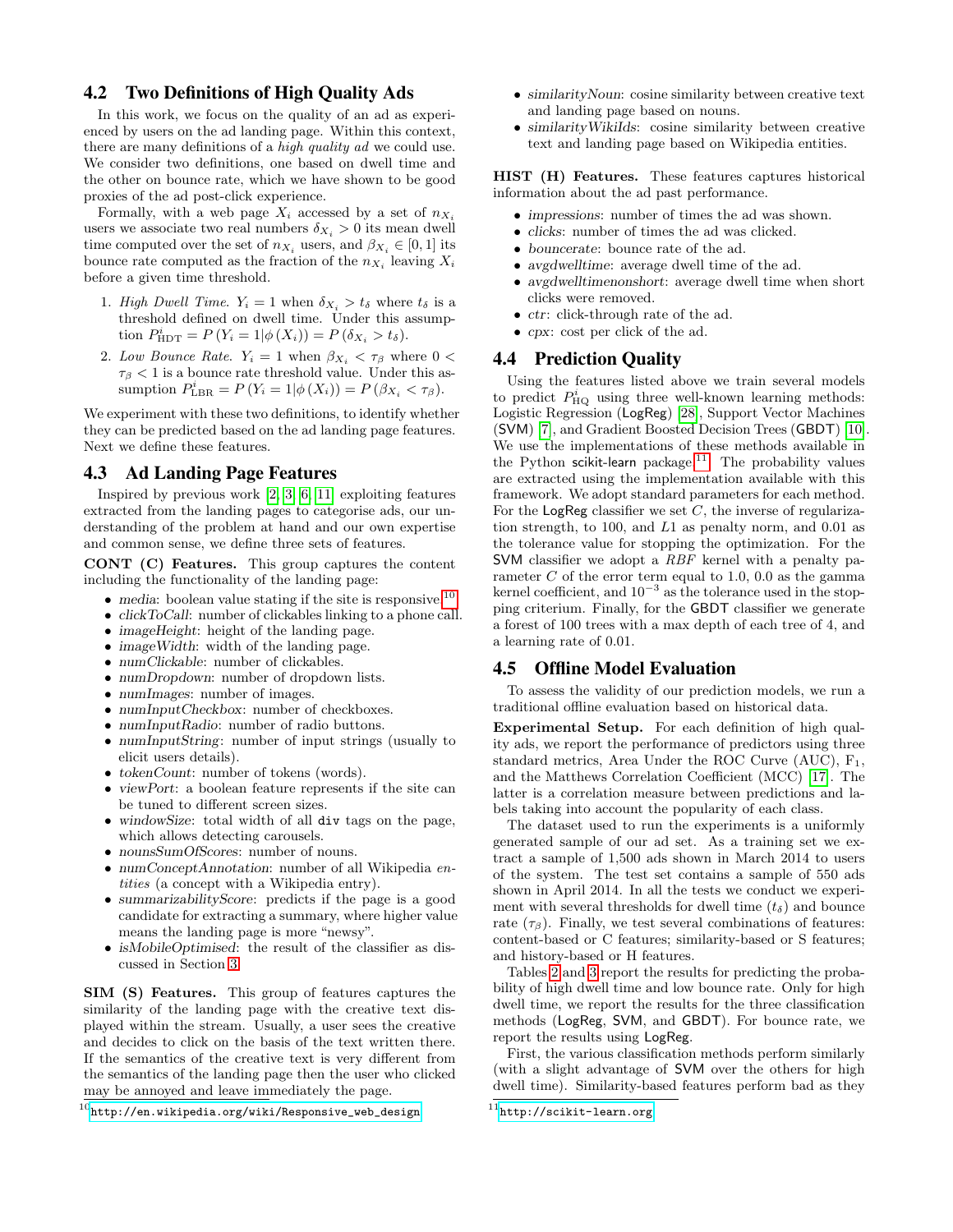never increase (and in some case are detrimental to) both metrics. Finally, history-based features are very important as they boost, for instance, AUC above 0.8 when combined with content. Content-based features alone are already achieving high values with both metrics.

We should note that history-based features are very sparse for ads and, in particular, are non-existing for newly inserted ones. Content-only classifiers can always be used as they provide the perfect solution to the "item cold-start problem" that will be often experienced with many ads.

| Features           | Method      | $t_\delta$      | $_{\rm AUC}$ | $\mathrm{F}_1$ | $_{\mathrm{MCC}}$ |
|--------------------|-------------|-----------------|--------------|----------------|-------------------|
| $\overline{\rm C}$ | LogReg      | $\overline{35}$ | 0.71         | 0.65           | 0.44              |
| $C-S$              | LogReg      | 35              | 0.70         | 0.64           | 0.42              |
| $C-H$              | LogReg      | 35              | 0.82         | 0.81           | 0.64              |
| $C-S-H$            | LogReg      | 35              | 0.84         | 0.83           | 0.67              |
| Ċ                  | <b>SVM</b>  | 35              | 0.82         | 0.81           | 0.65              |
| $C-S$              | <b>SVM</b>  | 35              | 0.82         | 0.81           | 0.64              |
| $C-H$              | <b>SVM</b>  | 35              | 0.83         | $\rm 0.82$     | 0.66              |
| $C-S-H$            | <b>SVM</b>  | 35              | 0.83         | 0.82           | 0.66              |
| Ċ                  | <b>GBDT</b> | 35              | 0.77         | 0.73           | 0.55              |
| $C-S$              | <b>GBDT</b> | 35              | 0.77         | 0.74           | 0.56              |
| $C-H$              | GBDT        | 35              | 0.83         | 0.82           | 0.66              |
| $C-S-H$            | <b>GBDT</b> | 35              | 0.83         | 0.82           | 0.66              |
| $\overline{\rm C}$ | LogReg      | 40              | 0.70         | 0.60           | 0.47              |
| $C-S$              | LogReg      | 40              | 0.72         | 0.63           | 0.49              |
| $C-H$              | LogReg      | 40              | 0.83         | 0.79           | 0.66              |
| $C-S-H$            | LogReg      | 40              | 0.83         | 0.79           | 0.66              |
| $\mathcal{C}$      | <b>SVM</b>  | 40              | 0.83         | 0.79           | 0.67              |
| $C-S$              | <b>SVM</b>  | 40              | 0.83         | 0.79           | 0.67              |
| $C-H$              | SVM         | 40              | 0.83         | 0.80           | 0.68              |
| $C-S-H$            | <b>SVM</b>  | 40              | 0.83         | 0.80           | 0.68              |
| $\rm _C$           | <b>GBDT</b> | 40              | 0.82         | 0.77           | 0.70              |
| $C-S$              | GBDT        | 40              | 0.81         | 0.77           | 0.68              |
| $C-H$              | GBDT        | 40              | 0.83         | 0.80           | 0.68              |
| $C-S-H$            | <b>GBDT</b> | 40              | 0.83         | 0.80           | 0.68              |
| $\overline{\rm C}$ | LogReg      | 45              | 0.69         | 0.57           | 0.48              |
| $C-S$              | LogReg      | 45              | 0.70         | 0.57           | 0.50              |
| $C-H$              | LogReg      | 45              | 0.79         | 0.72           | 0.60              |
| $C-S-H$            | LogReg      | 45              | 0.79         | 0.72           | 0.60              |
| $\mathbf C$        | <b>SVM</b>  | 45              | 0.82         | 0.76           | 0.67              |
| $C-S$              | <b>SVM</b>  | 45              | 0.82         | 0.76           | 0.67              |
| $C-H$              | <b>SVM</b>  | 45              | 0.80         | 0.73           | 0.61              |
| $C-S-H$            | <b>SVM</b>  | 45              | 0.80         | 0.73           | 0.61              |
| $\mathbf C$        | <b>GBDT</b> | 45              | 0.72         | 0.62           | 0.56              |
| $C-S$              | <b>GBDT</b> | 45              | 0.71         | 0.60           | 0.54              |
| $C-H$              | <b>GBDT</b> | 45              | 0.80         | 0.73           | 0.61              |
| $C-S-H$            | <b>GBDT</b> | 45              | 0.80         | 0.73           | 0.61              |

<span id="page-6-0"></span>Table 2: Dwell Time prediction performance on models built on ads data from March 2014 and tested on April 2014. We vary  $t_{\delta}$  to evaluate the impact of the threshold chosen on the prediction ability of the model (best results in bold).

#### 4.6 Feature Ranking

We show the importance of each set of features, namely C, C-S and C-S-H. We limit our analysis to the GBDT classifier and use the technique implemented in the scikit-learn toolkit. This technique can naturally be used to induce a ranking of the "importance" of features in a regression or classification problem. Table [4](#page-7-0) shows the top-15 features ranked according to their importance scores as output by GBDT when trained for predicting ad quality on the basis of dwell time being above a fixed threshold<sup>[12](#page-6-2)</sup>. Each column refers to the ranking of a specific set of features: C, C-S and C-S-H. The i-th row

| Features      | Method | $\tau_{\beta}$ | $\rm AUC$ | $_{\rm F_1}$ | MCC  |
|---------------|--------|----------------|-----------|--------------|------|
| $\mathcal{C}$ | LogReg | 0.2            | 0.51      | 0.78         | 0.06 |
| $C-S$         | LogReg | 0.2            | 0.59      | 0.8          | 0.24 |
| C-H           | LogReg | 0.2            | 0.79      | 0.85         | 0.58 |
| $C-S-H$       | LogReg | 0.2            | 0.78      | 0.85         | 0.57 |
| $\mathcal{C}$ | LogReg | 0.22           | 0.61      | 0.74         | 0.27 |
| $C-S$         | LogReg | 0.22           | 0.61      | 0.72         | 0.23 |
| C-H           | LogReg | 0.22           | 0.86      | 0.86         | 0.71 |
| $C-S-H$       | LogReg | 0.22           | 0.85      | 0.86         | 0.70 |
| $\mathcal{C}$ | LogReg | 0.25           | 0.57      | 0.63         | 0.15 |
| $C-S$         | LogReg | 0.25           | 0.63      | 0.63         | 0.26 |
| C-H           | LogReg | 0.25           | 0.83      | 0.82         | 0.67 |
| C-S-H         | LogReg | 0.25           | 0.83      | 0.81         | 0.66 |

<span id="page-6-1"></span>Table 3: Bounce rate prediction performance on models built on ads data from March 2014 and tested on April 2014. We vary  $\tau_\beta$  to evaluate the impact of the threshold chosen on the prediction ability of the model (best result in bold).

contains the  $i$ -th ranked feature, along with its category  $(C,$ S or H) and importance score, for each set.

When the classifier is trained using only content features (C) or both content and similarity features (C-S), clickTo-Call is the most important signal. The first similarity feature (similarityNoun) is ranked 11-th when using the C-S set. This means that similarity features do not provide significant insights to discriminate between high and low quality ads. This is even more evident when using the C-S-H set, where no similarity features appear in the top-15 list. We also observe that features related to the functionality of the landing page (numDropdown, numInputRadio) impact more than those related to the content itself (tokenCount, nounsSumOfScores) and aesthetic (isMobileOptimised, media). Only when considering the similarity features (C-S) as well, two content–related features become more important (summarisabilityScore and numConceptAnnotation). Finally, for the set C-S-H, the top-3 most important signals come all from historical features; avgdwelltime and avgdwelltimenonshort play a crucial role. This is not surprising as our classifier uses dwell time as the proxy for ad quality.

Using LogReg, we saw that the functionality features have negative coefficients, suggesting that they affect negatively the post-click experience. These features relate to the existence of a form on the landing page, and as such are a strong deterrent to users. The forms when displayed on a mobile device may not be user-friendly, or users are simply not willing to share private information.

In Section [3,](#page-2-4) we showed that dwell time was a good proxy of an ad post-click experience. The LogReg solution showed very good performance in predicting high dwell time, i.e. dwell time being above a given threshold. Although SVM performed slightly better, LogReg supports quick update operations, which is important when deployed in production. We therefore decide to deploy such a model using only contentbased features to allow full coverage of the ads in the database, and not just those for which we have historical data. We use 40 seconds as our threshold, as in our dataset it corresponds to the median of the overall dwell times distribution. We also choose to deploy the version predicting high dwell time as we wanted to serve ads on which users spend time. This means that not only they are of high quality but also have the potential of leading to a "conversion".

<span id="page-6-2"></span> $12\text{As explained later in this section, we select }40$  seconds as our dwell time threshold.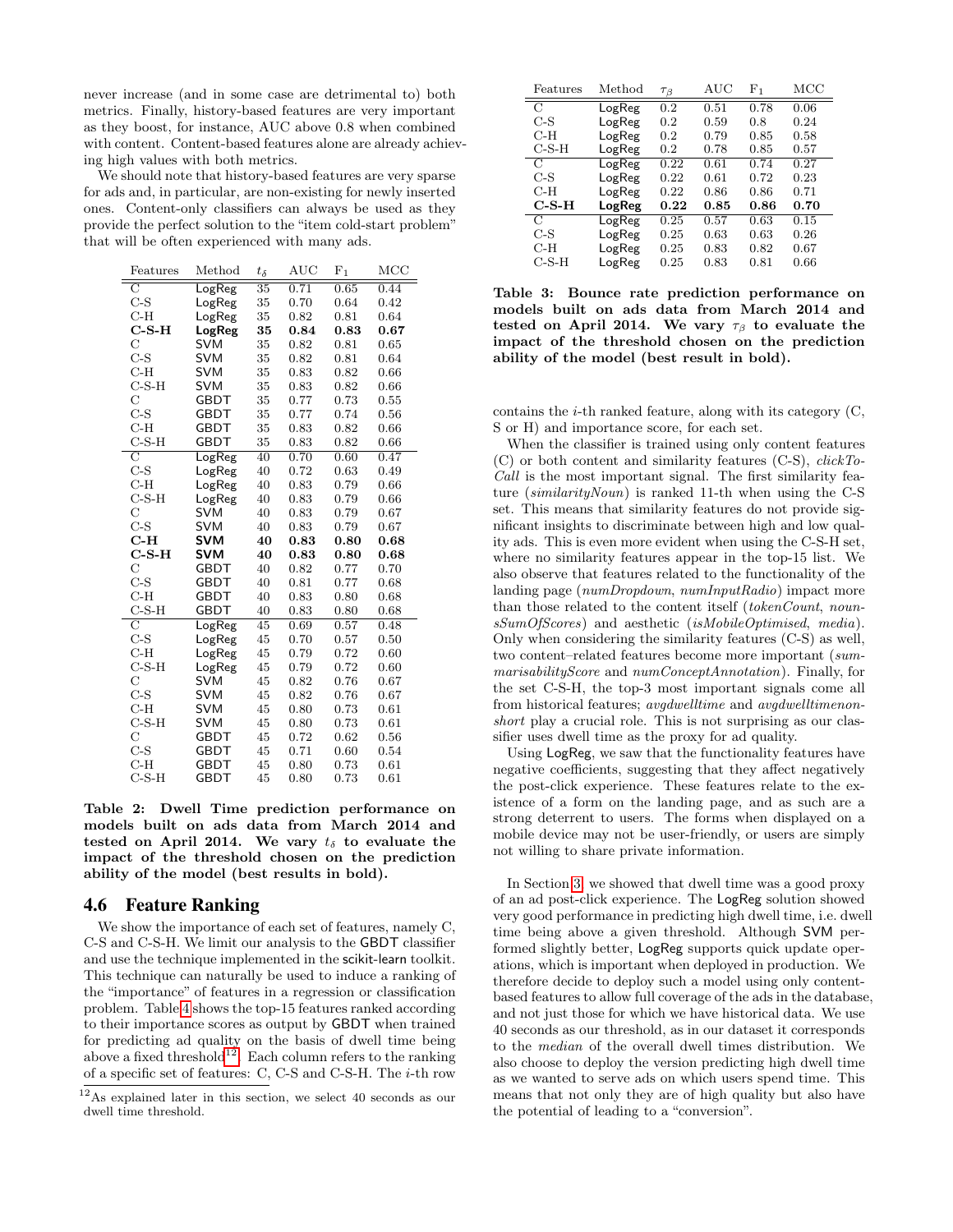| Rank                                                                                         | C                                                                                                                                                                                                                                                                                                                                                                                                                  | $C-S$                                                                                                                                                                                                                                                                                                                                                                                                                                                                         | $C-S-H$                                                                                                                                                                                                                                                                                                                                                                                                                                                              |
|----------------------------------------------------------------------------------------------|--------------------------------------------------------------------------------------------------------------------------------------------------------------------------------------------------------------------------------------------------------------------------------------------------------------------------------------------------------------------------------------------------------------------|-------------------------------------------------------------------------------------------------------------------------------------------------------------------------------------------------------------------------------------------------------------------------------------------------------------------------------------------------------------------------------------------------------------------------------------------------------------------------------|----------------------------------------------------------------------------------------------------------------------------------------------------------------------------------------------------------------------------------------------------------------------------------------------------------------------------------------------------------------------------------------------------------------------------------------------------------------------|
| 1.<br>2.<br>3.<br>4.<br>5.<br>6.<br>7.<br>8.<br>9.<br>10.<br>11.<br>12.<br>13.<br>14.<br>15. | $clickToCall$ (0.331)<br>ЮL<br>windowSize(0.125)<br>numClickable (0.113)<br>numInputRadio(0.089)<br>$[C]$ numDropdown $(0.084)$<br>$ C $ numImages $(0.064)$<br>$[C]$ numInputCheckbox $(0.031)$<br>$[C]$ imageHeight $(0.029)$<br>$[C]$ nounsSumOfScores (0.026)<br>numConceptAnnotation (0.024)<br>viewPort(0.021)<br>U<br>media(0.021)<br>CI<br>tokenCount(0.014)<br>numInputString(0.011)<br>imageWidth(0.010) | $clickToCall$ (0.313)<br>ICI<br>summarizabilityScore(0.109)<br>ICI<br>numConceptAnnotation (0.086)<br>ICI<br>numInputRadio(0.086)<br>ICI<br>numDropdown(0.077)<br>ICI<br>numClickable (0.075)<br>ICI<br>numImages (0.048)<br>ICI<br>windowSize(0.036)<br>C<br>imageHeight(0.029)<br>[C]<br>nounsSumOfScores (0.028)<br>ICI<br>$similarityNoun$ (0.023)<br>S1<br>numInputCheckbox (0.023)<br>IСI<br>viewPort(0.016)<br>ICI<br>$spaceball\_score(0.014)$<br>ICI<br>media(0.012) | [H] $avqdwelltime$ (0.480)<br>avgdwelltimenonshort (0.314)<br>ſΗl<br>$[H]$ bouncerate $(0.059)$<br>$clickToCall$ (0.047)<br>ICI.<br>$[C]$ numClickable $(0.019)$<br>$[C]$ numImages $(0.012)$<br>[C] summarizabilityScore $(0.011)$<br>numInputRadio(0.008)<br>ICI<br>numDropdown(0.008)<br>ICI<br>ſΗl<br>ctr (0.007)<br>numConceptAnnotation (0.006)<br>ICI<br>clicks(0.006)<br>H<br>Η<br>cpx(0.004)<br>impressions (0.003)<br>НI<br>numInputCheckbox(0.003)<br>[C] |

<span id="page-7-0"></span>Table 4: Top-15 ranked features using GBDT with three sets of features: C, C-S, and C-S-H.

#### 5. ONLINE BUCKETING EVALUATION

To measure the impact that our ad quality prediction model has on users we conduct an online evaluation through A/B testing. We implement an ad ranking scorer on Yahoo Gemini based on the Logistic Regression (LogReg) prediction model, and assess its performance on the mobile news stream app running on iOS.

We split the incoming traffic into two *buckets*, i.e. *baseline* and ad quality. In the first bucket, ads are served using the existing ranking scheme, i.e. the expected cost per click, whereas in the second bucket ads are served according to the newly proposed ranking scorer that accounts for the ad post-click experience (i.e. the probability that users do not return to the stream within the next 40 seconds).

We measure the user post-click experience with dwell time and bounce rate. Specifically, we compute the median of the former to deal with the high variance of dwell times. For the bounce rate we report, instead, the average of the values. Bounce rate is already a normalised score in the [0, 1] range and also exhibits small variance.

Experimental Setup. We consider two distinct datasets of ad clicks, randomly sampled from May to June 2014. The first dataset is drawn from the baseline bucket and contains only clicks on ads ranked by the baseline scorer. The second dataset is drawn from the ad quality bucket and contains all the clicks of ads served by the ad quality ranking scorer.

We conduct three analyses, at the *(ad-)click-level*, at the ad-level, and at the user-level. For all three, we evaluate the two buckets performance. First, we compare the performance accounting for all ads (users) as they appear in the two datasets; we refer to this experimental setting as All. Then, we measure the performance limited to only those ads (users) common to the two datasets; we call this Shared. Finally, we focus only on those ads (users) that appear in only one of the two datasets; we refer to this as Unique.

Click-level Analysis. We discuss how the daily clickthrough rate behaves on the two buckets. When assessing the effect of any change, e.g., in a ranking algorithm, it is important to do so over a long period of time, as an increased performance shortly after the change may not translate in the long run to better user experience [\[13\]](#page-9-27).

We collect around 14,500 ads from the dataset relating to the baseline bucket, and about 12,500 ads from the ad quality bucket (All). More than 11,000 ads are shared between the two buckets (Shared), and therefore are very likely high quality ads. Looking at these two settings (All and Shared) we observe that the overall click-through rate (the whole month) increases by about 18% and 13% on the ad quality bucket. Figure [5](#page-8-0) shows that for both settings, the click-through rate is always higher for the ad quality bucket. This means that the probability of a user clicking on an ad increases in the ad quality bucket. Interestingly, the two time series are perfectly correlated (Pearson's  $r = 1.0$ ). The paired t-test applied to each pair of time series samples shows that the differences between the two samples, though correlated, are statistically significant (*p*-value  $= 0.01$ ).

If we consider only the (high quality) ads shared between the two buckets the chance of clicking on an ad seems to depend on which bucket the ad is served. Intuitively, if a high quality ad is served together with other, lower quality ads (i.e. baseline bucket) then users may not perceive it as valuable as it is, and thus the probability of clicking on it decreases. However, if the same high quality ad is served with other high quality ads (i.e. ad quality bucket) the users may be more likely to click on it because they have been exposed to ads leading to positive experience. Therefore we conjecture that the perception of the ad quality is influenced by the ads to which a user has been "exposed" and by how those have been experienced (either positive or not), which is what Figure [5\(b\)](#page-8-1) suggests. This further confirms our results relating ad post-click experience and future ad clicks discussed in Section [3.](#page-2-4)

Ad-level Analysis. The second analysis shows how dwell time and bounce rate behave on the two buckets, from an "ad perspective". We first remove all the ad clicks with dwell time greater than 10 minutes (following from Section [3\)](#page-2-4). Afterwards, we consider only those ads that received at least 10 clicks. This is done to avoid the effect of outliers and ensure that we have enough clicks to calculate bounce rates. Finally, a click is considered a bounce if its dwell time is less than or equal to 5 seconds. This resulted in around 1,000 ads in the baseline bucket and 700 in the ad quality bucket (All), with around 600 ads common to both buckets (Shared). We should note the ads used in this analysis form a subset of those used in the first click-level analysis.

The results for the All, Shared, and Unique datasets are reported in Table [5.](#page-8-2) Unique is the dataset comprised of ads that are only in one of the two buckets. Each cell of the table refers to the relative difference (in percentage) between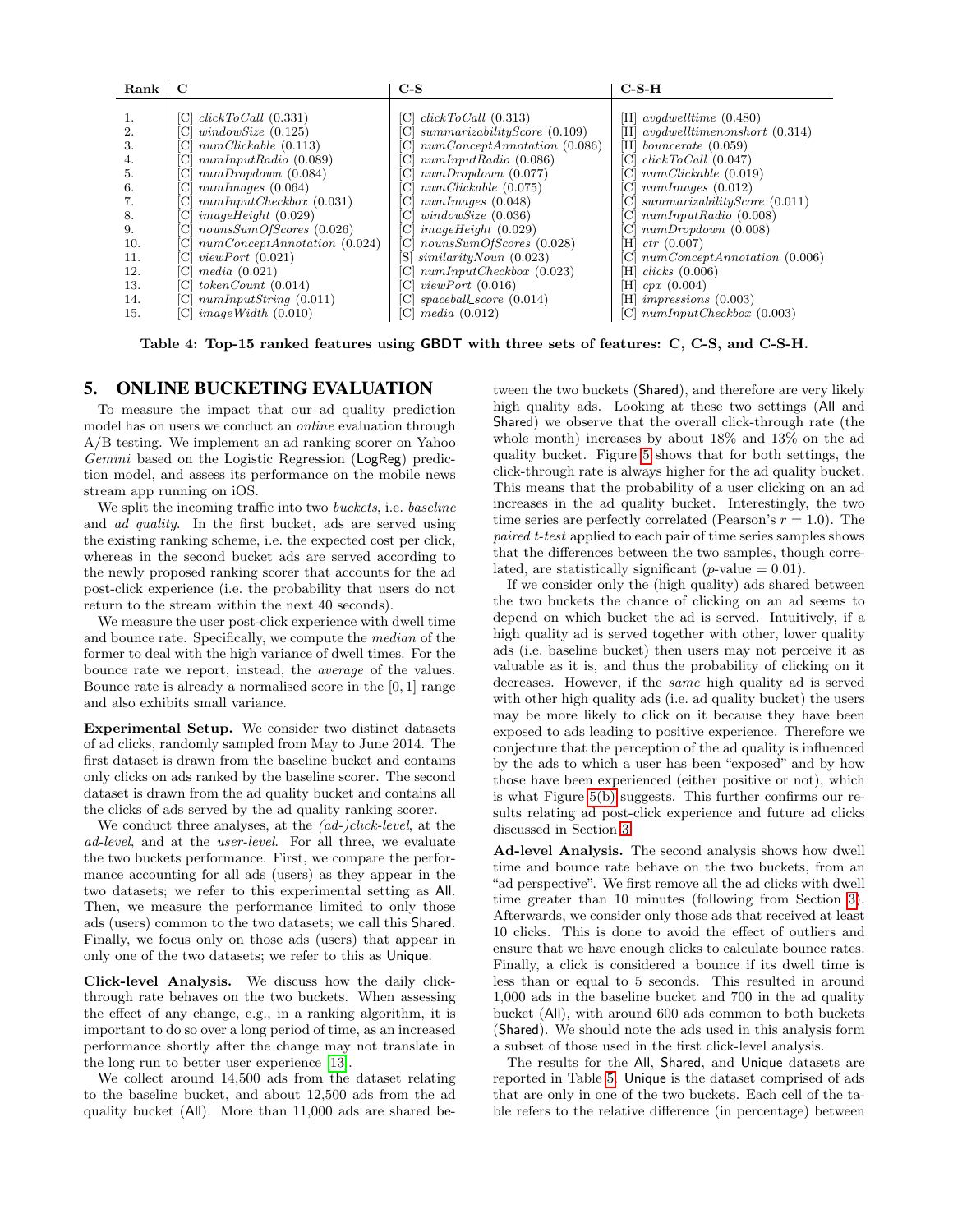

<span id="page-8-0"></span>Figure 5: Daily Click-Through Rate (CTR): baseline vs. ad quality.

<span id="page-8-2"></span>

|                       |         | Shared  | Unique  |
|-----------------------|---------|---------|---------|
| Dwell Time $(median)$ | $+30.0$ | $+20.0$ | $+35.7$ |
| Bounce Rate $(avg)$   | $-6.7$  | 0.0     | $-25.0$ |

Table 5: Differences (%) in Dwell Time and Bounce Rate between ad quality and baseline ads.

the statistics as computed from the ad quality and baseline buckets, respectively. Note also that while a positive difference is desirable in the case of dwell time (i.e. showing the ad quality bucket exhibits more time spent on the ad landing page), for the bounce rate we aim at reducing the number of short clicks, and so we prefer a negative difference.

In all the experimental settings, the ad quality bucket outperforms the baseline bucket. This is particularly visible when considering Unique ads. Interestingly, when looking at the Shared ads, the median dwell time is still higher when the ads are served as part of the ad quality bucket, compared to the baseline bucket. In Figure [5\(b\),](#page-8-1) we can see that the click-through rate for the Shared ads is higher in the ad quality bucket. Therefore, not only serving high quality ads together (i.e. the ad quality bucket) attract more clicks, the post-click experience, as measured with dwell time, is also positively affected: users engage more with the ads.

Similarly, the average bounce rate is lower with the ad quality bucket, which implies a lower probability of bouncing back once users click on ads that have been deemed to be of high quality. Interestingly, for Shared ads, there is no difference in bounce rate. Bounce rate is more a reflection of an ad being annoying. This suggests that the property of "being annoying" is a characteristic of the ad itself (i.e. its landing page as experienced on average by users), and does not depend on which other ads are served during the session.

We compare the distribution of dwell time and bounce rate, as observed in the two buckets. We run a Kolmogorov-Smirnov test for two samples on each pair of observations to test if both samples might have been drawn from the same underlying probability distribution. For all cases except one, this is not the case with p-value lower than 0.01. The exception is with the bounce rate on the Shared setting. This however complies with the results in Table [5,](#page-8-2) where no difference exists between the two buckets for the average bounce rate for Shared, further confirming that "being an annoying" ad or being a bad ad comes from the ad "itself".

User-level Analysis. The aim of the last analysis is close to that of the previous one yet from a "user perspective". We remove all the ad clicks having dwell time larger than 10 minutes and a click is considered a bounce as long as its dwell

<span id="page-8-3"></span><span id="page-8-1"></span>

|                       | Αll     | Shared Unique |         |
|-----------------------|---------|---------------|---------|
| Dwell Time $(median)$ | $+25.0$ | $+20.0$       | $+30.0$ |
| Bounce Rate $(avg)$   | $-12.0$ | $-12.5$       | $-12.0$ |

Table 6: Differences (%) in Dwell Time and Bounce Rate between ad quality and baseline users.

time is at most 5 seconds. Furthermore, we take into account only those users who clicked on at least 2 unique ads. This results into around 16,000 users in the baseline bucket and 11,000 in the ad quality bucket, with about 2,700 individuals shared between the two buckets. Table [6](#page-8-3) shows the relative differences (in percentage) of dwell time and bounce rate as computed from the two buckets.

The median dwell time is higher for the ad quality bucket, which means that when users are served ads deemed of high quality, they spend time on the ad landing page before returning to the stream. In particular, looking at the Shared setting (i.e. users appearing in both buckets), serving high quality ads indeed promotes a positive post-click experience. This is further accentuated when users experience only high quality ads (as seen with Unique).

Concerning the average bounce rate, this is computed as the average fraction of bounce clicks for each user. This is different from the actual definition of bounce rate, which instead is formulated at the ad-level. Still, we observe a decrease of the average bounce rate in the ad quality bucket. This relates to the fact that more high quality ads are served in the ad quality bucket, which leads to fewer users bouncing back after clicking on them. Finally, the difference between dwell time and bounce rate distributions is statistically significant (p-value  $\ll 0.01$ ) using Kolmogorov-Smirnov test.

This section shows that returning high quality ads, as measured in terms of the ad post-click experience, is important. Not only this increases CTR, and as a likely consequence revenue in the long-term, it has a positive effect on users, as seen by the increase in dwell time and decrease in bounce rate. Interestingly, when users are served ads deemed of high quality together, their engagement with the ads, in terms of time spent on the ad site, is positively affected. In addition, so called bad ads are so because of themselves, and this independently of whether they are served or not with ads deemed of high quality.

#### 6. CONCLUSIONS

We proposed a method to identify high quality ads served on one of Yahoo mobile stream platforms. In this paper,